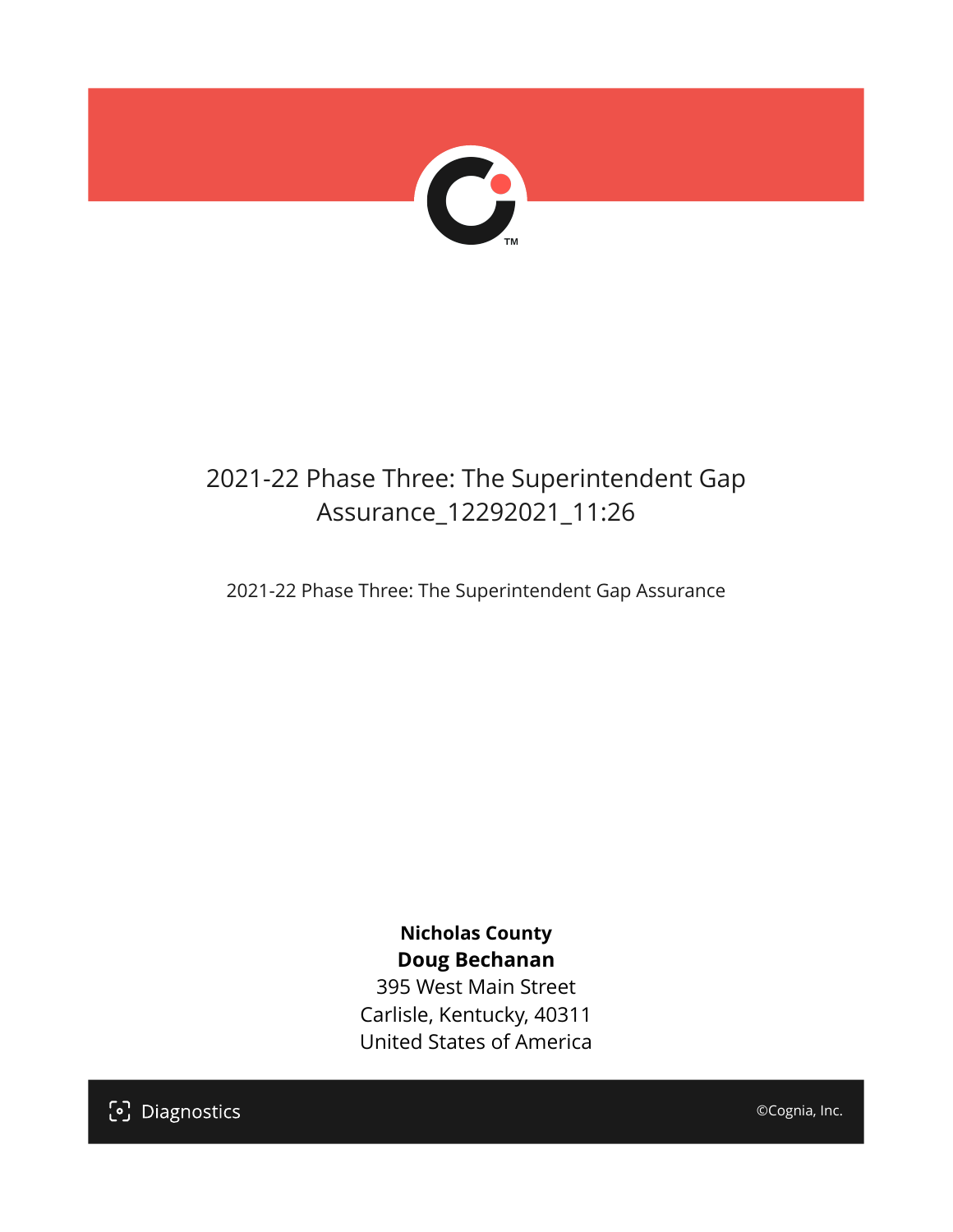2021-22 Phase Three: The Superintendent Gap Assurance - 2021-22 Phase Three: The Superintendent Gap

Assurance\_12292021\_11:26 - Generated on 01/04/2022

Nicholas County

### **Table of Contents**

| 2021-22 Phase Three: The Superintendent Gap Assurance |  |
|-------------------------------------------------------|--|
|                                                       |  |